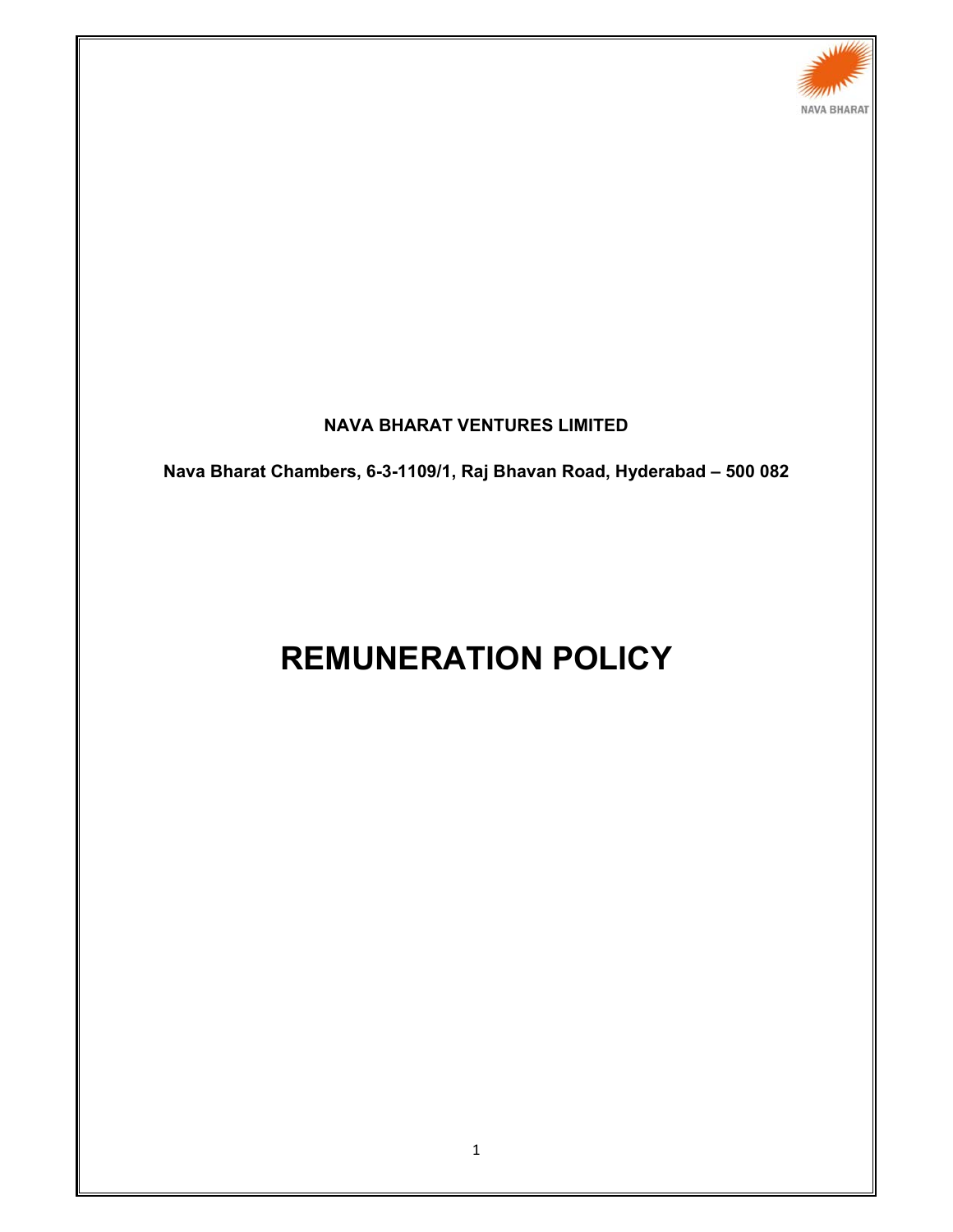

## **Preamble:**

This Policy covers the remuneration and other terms of employment for the Company's executive team. The remuneration policy for members of the Board and for Management aims at improving the performance and enhancing the value of the Company by motivating and retaining them and to attract the right persons to the right jobs in the Company.

#### **1. The Objective:**

The object of this Remuneration Policy is to make the Company a desirable workplace for competent employees and thereby secure competitiveness, future development and acceptable profitability. In order to achieve this, it is imperative that the Company is in a position to offer competitive remuneration in all operational locations. Remuneration of executives and other key employees shall take into consideration the remuneration of other employees of the Company and thereby aim to secure coordinated and fair Remuneration Policy for the Company.

### **2. Nomination and Remuneration Committee:**

The Board of directors appoints a Nomination and Remuneration Committee which shall consist of three or more non-executive directors out of which not less than one-half shall be independent directors. The Committee shall work in accordance with a special mandate of the Board. The Nomination and Remuneration Committee shall be advisory to the Board of directors and the Managing director regarding terms of employment for the executives of the Company and setting a Remuneration Policy. The Committee shall also supervise that terms of employment of employees are in line with the Remuneration Policy.

#### **3. Remuneration of the Board of Directors:**

The Promoter Directors should be paid a profit related commission apart from salary and perquisites. The Working Directors shall be paid a monthly salary, according to decision taken at the general meeting in that respect, as specified in the Companies Act, 2013. The Board of directors shall take into account the time spent by the Board members on their duties, their responsibilities, as well as the operational and economical performance of the Company. Additional payments may be effected to individual Board members for specific projects which cannot be classified as ordinary tasks for Board members, as well as for work in sub-committees of the Board, as applicable subject to necessary approvals as per the Companies Act, 2013. Payments for such tasks shall be subject to approval by the other Board Members. The Company shall secure immunity for the Board of directors and the KMP for all claims that can eventually be made against them, connected to their work on behalf of the Company.

#### **4. Senior Executives – Terms of employment:**

The amount of basic salaries and other remuneration shall take into account education, working experience and previous employment. Other details of remuneration and other benefits, as well as terms of notice, shall be mentioned in the employment contract.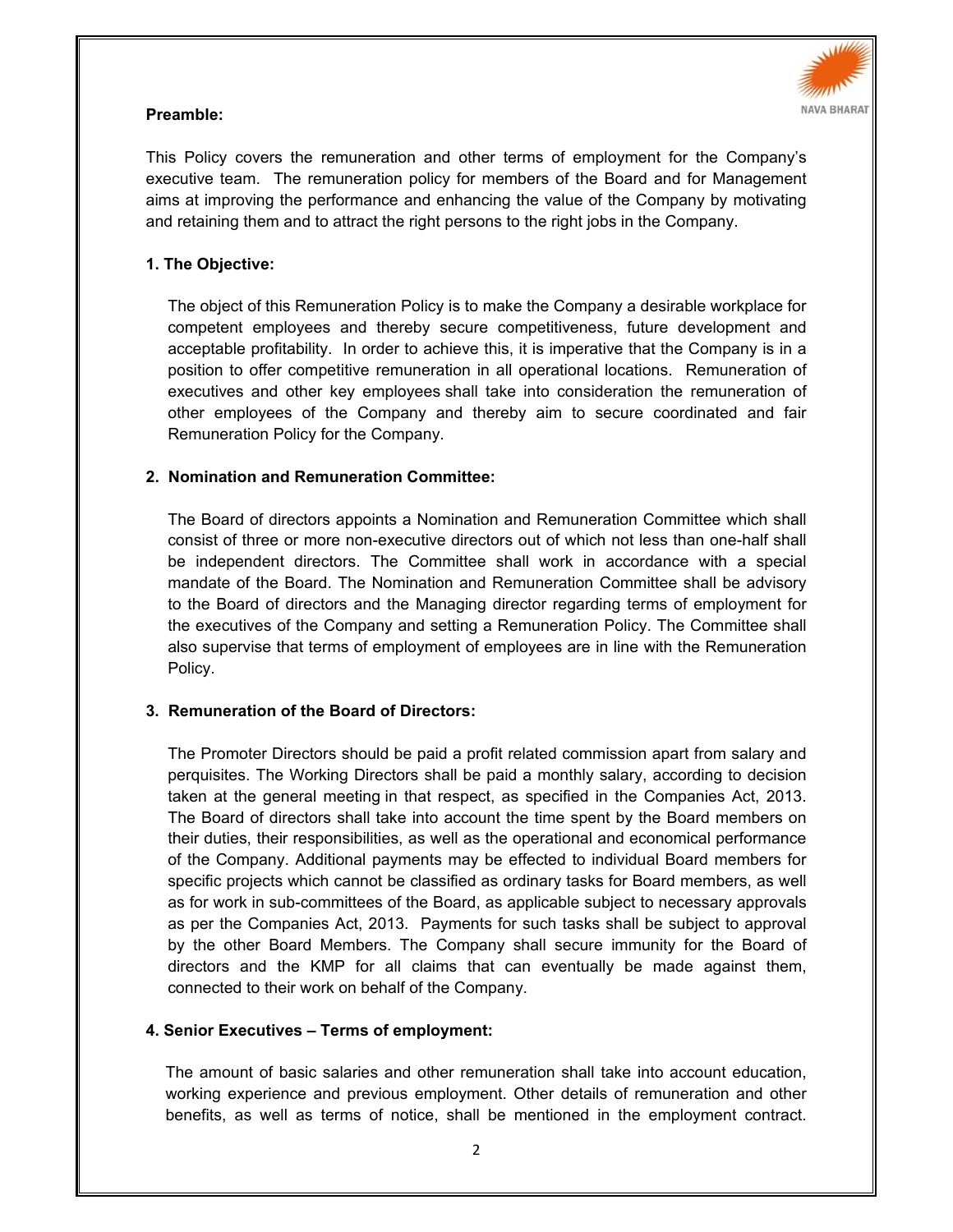

Bonus and stock incentives shall also be included in the employment contract, as specified in the Remuneration Policy.

When stipulating the period of notice for termination of the employment contract, the period may be directly related to the nature or duration of the employment of the senior executives. The employment contract shall also stipulate the terms of notice.

The basic salary of the senior executives shall be revised periodically and shall be based on evaluation of the performance of the senior executives, the development of salaries for similar positions in comparable companies and the general performance and operations of the Company.

The employment contract should include and stipulate all payments due to the senior executives upon termination of the contract.

#### **5. Incentives:**

The employees may be paid incentives or offered stock incentives, based on specific plans prepared by the Board of directors. Incentives shall be directly related to the working performance of the individual employees, their status and responsibility, the economical performance of the Company, the achievements of certain operational goals, including reaching certain budget targets. Such incentives can only be paid out to employees who are still working for the Company or when the incentives are due for payment for the period of service.

#### **6. Stock Incentives:**

The Nomination and Remuneration Committee is authorized to make proposal to the Board of directors, offering individual key employees of the Company stock incentives in the Company, in addition to the set terms in the individual employment contracts.

When evaluating whether key employees shall be offered stock incentives, the status and responsibilities, working performance and future prospects of each individual shall be taken into consideration. Such stock incentives can only be granted if the individuals are still working for the Company at the time when the incentives are awarded.

If the Board of directors decides to offer stock incentives to key employees of the Company, a stock incentive plan shall be presented to shareholders meeting, for approval. The Board shall present to the general meeting the prescribed details of such stock incentive plan.

The Company shall enter into written stock incentive agreements with employees, the agreements shall always be subject to the conditions laid down in the relevant guidelines.

#### **7. Terms of Reference:**

The terms of reference of the Nomination and Remuneration Committee, inter alia, consist of reviewing the overall compensation policy, service agreements, performance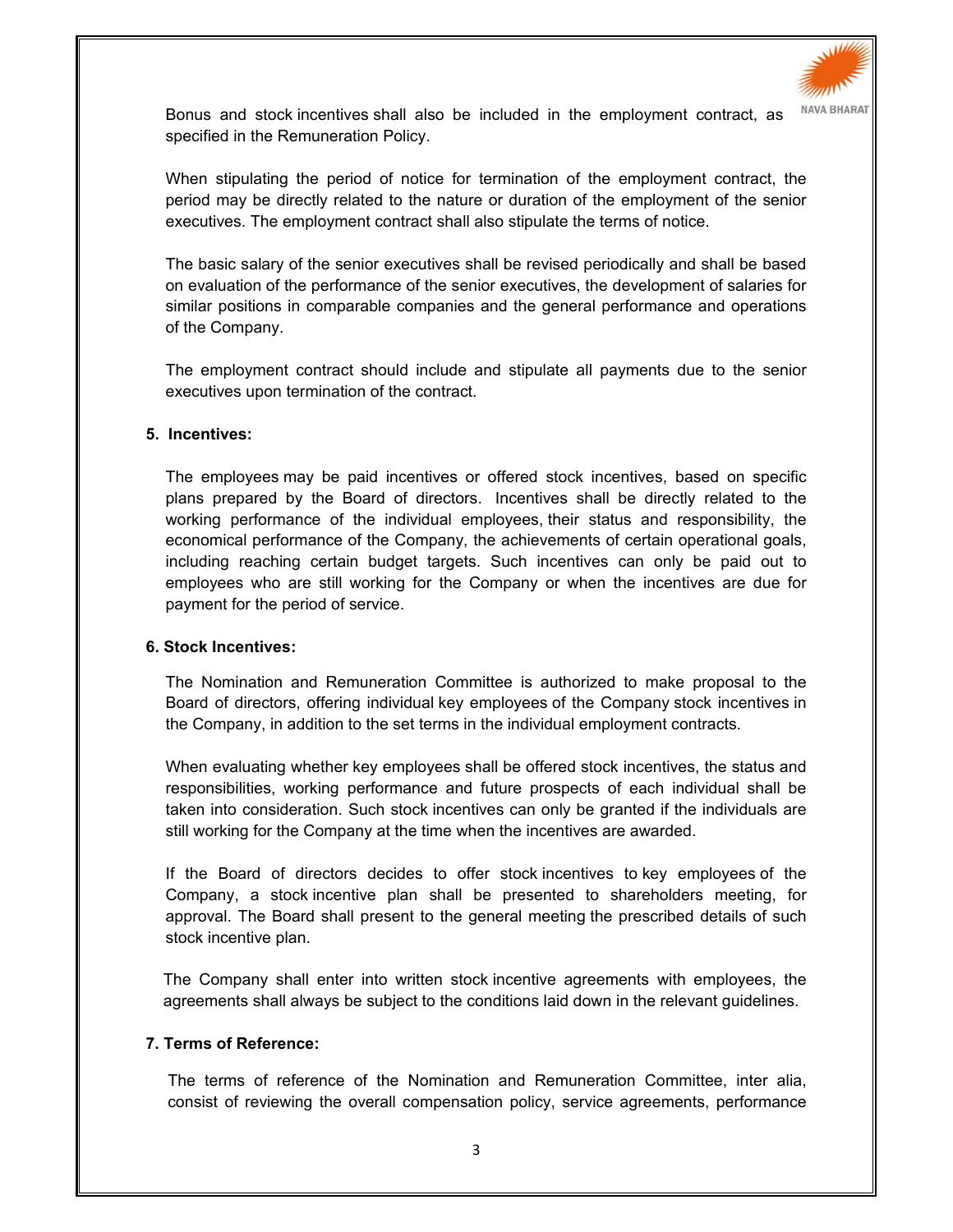

incentive and other employment conditions of Executive director(s) and Senior Management Personnel.

The recommendations of the Nomination and Remuneration Committee are considered and approved by the Board of directors, subject to the approval of the shareholders, wherever necessary. Additionally the Nomination and Remuneration Committee has been vested with the powers for administration of Remuneration policy:

- (a) The Nomination and Remuneration Committee shall identify persons who are qualified to become directors and who may be appointed in senior management in accordance with the criteria laid down, recommend to the Board their appointment and removal and shall carry out evaluation as may be specified in the Companies Act, 2013.
- (b) The Nomination and Remuneration Committee shall formulate the criteria for determining qualifications, positive attributes and independence of a director from time to time. The Committee recommends to the Board a policy, relating to the remuneration for the Directors, Key Managerial Personnel and Other Employees.
- (c) The Nomination and Remuneration Committee, while formulating the policy under (b) above will ensure that:
	- i. The level and composition of remuneration is reasonable and sufficient to attract, retain and motivate Directors of the quality required to run the Company successfully.
	- ii. Relationship of remuneration to performance is clear and meets appropriate performance benchmarks; and
	- iii. Remuneration to Directors, Key Managerial Personnel and senior management involves a balance between fixed and incentive pay reflecting short and long term performance objectives, appropriate to the working of the Company and its goals.

Provided that such Policy shall be disclosed in the Board's Report.

The role and responsibilities of the position are the criteria for determining the qualification and positive attributes. The criteria for independence of independent directors are as specified under Section 149(6) of the Companies Act, 2013 and Regulation 16 of SEBI (Listing Obligations and Disclosure Requirements) Regulations, 2015.

The Committee prescribes the details of qualifications, skills, etc., required as per the needs and also determines the remuneration with breakup at the time of appointment of Directors and all members of the Senior Management, one level below the Executive Directors including the functional heads.

The criteria for the appointment of directors, KMPs and senior management personnel are as follows: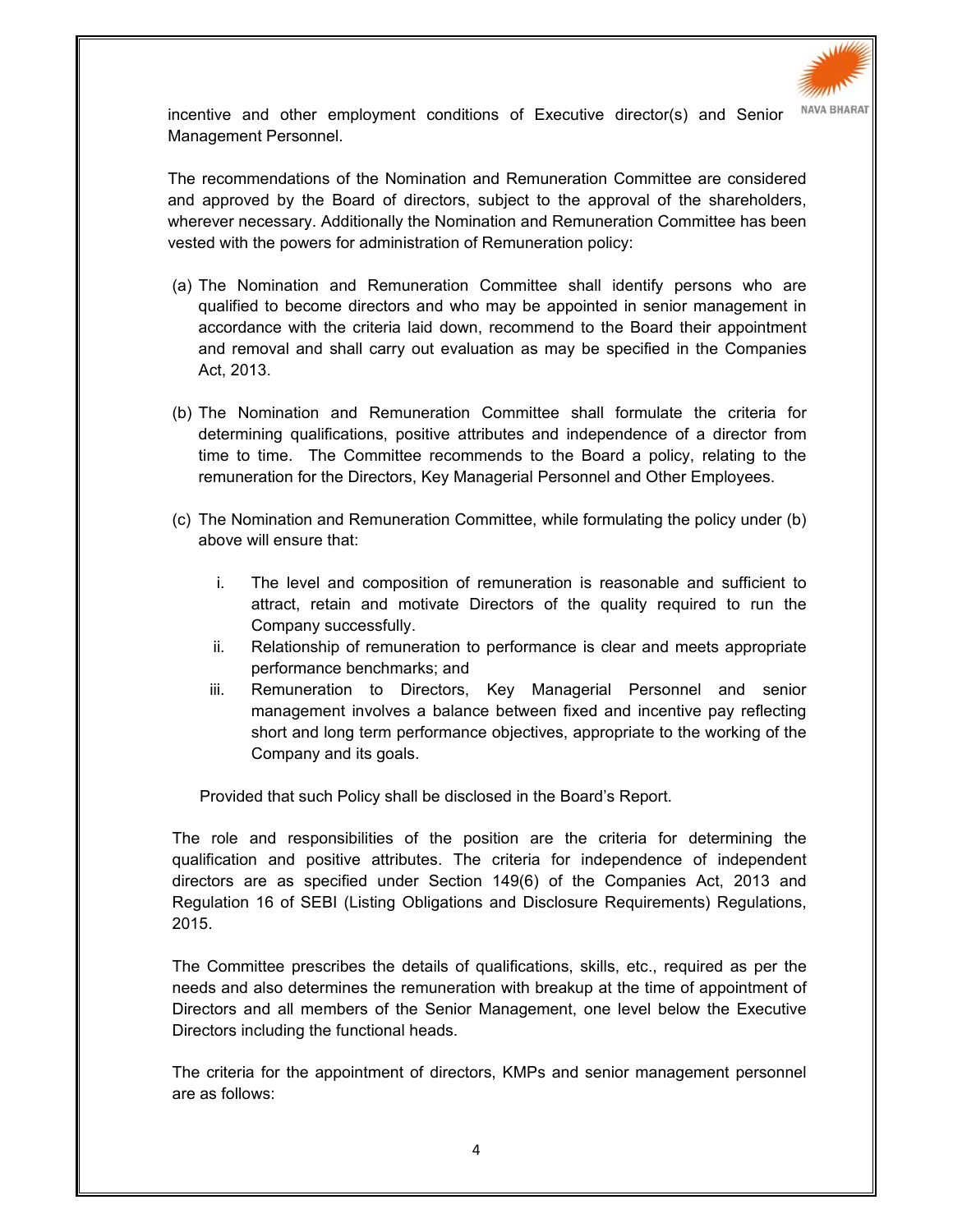

A person for appointment as director, KMP or in senior management should possess MAVA BHARAT adequate qualification, expertise and experience for the position considered for appointment. The Committee decides whether qualification, expertise and experience possessed by a person are sufficient for the concerned position. The committee ascertains the credentials and integrity of the person for appointment as director, KMP or senior management level and recommends to the Board his / her appointment.

The Committee, while identifying suitable persons for appointment to the Board, will consider candidates on merit against objective criteria and with due regard for the benefits of diversity on the Board.

The details of composition of the Nomination and Remuneration Committee along with attendance of the Committee Members at the meetings held during the year would be disclosed in the annual report of the Company.

#### **8. Remuneration – General Principles:**

#### **I. Guiding principles for remuneration and other terms of employment:**

The guiding principle is that the remuneration and the other terms of employment for the executives shall be reasonable, adequate and competitive in order to ensure that the Company could attract and retain competent executives.

The annual report of the Company also sets out details of the total remuneration and benefits allowed to the senior executives drawing a total remuneration of above Rs.60 lakhs per annum or such higher stipulated sum under the Companies Act, 2013.

The Nomination and Remuneration Committee considers a) the financial position and profitability of the Company; b) nature and responsibility of the position; and c) remuneration packages prevailing in industry or other organizations comparable in regard to the size and complexity of operations.

#### **II. The principles for fixed salaries:**

The executives' fixed salary shall be competitive and based on the individual executive's responsibilities and performance.

# **III. The principal terms of variable salary and incentive schemes, including the relation between fixed and variable components of the remuneration and the linkage between performance and remuneration:**

The executives may receive variable salaries in addition to fixed salaries.

The variable salary may be based on inter alia the performance of the Company or the unit where the executive is employed. The performance will be related to the fulfillment of various improvement targets or the attainment of certain financial objectives.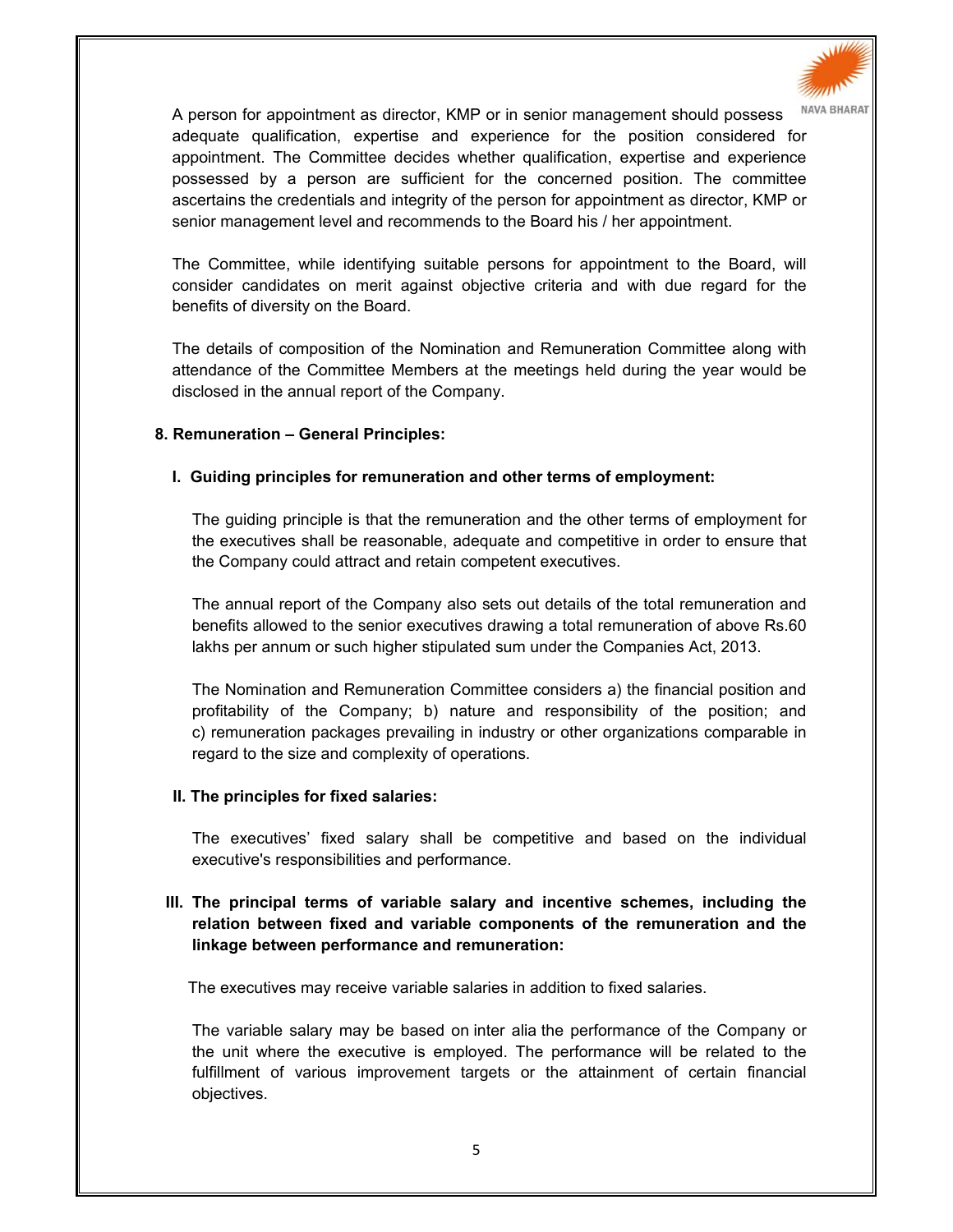

Such targets will be set by the Board and may relate to inter alia operating income, operating margin or cash flow. The Board may under certain conditions decide to cancel or limit variable salary to be paid to the executives.

# **IV. The principal terms of non-monetary benefits, superannuation, notice of termination and severance pay:**

a) Non-monetary benefits:

The executives may be provided customary non-monetary benefits such as Company cars and Company health care or medical allowance. In addition thereto in individual cases Company housing and other benefits may also be offered.

b) Long Term Incentives:

Long Term Incentives ("LTI's") may be provided to certain senior executives and eligible employees to reward creation of shareholder value, and provide incentives to create further value as well as to attract and retain executives.

The Company believes that the most significant value that can be created for shareholders will occur by way of senior executives' delivering on the strategic outcomes and goals set by the Board from time to time.

c) Additional Arrangements:

In addition to the main conditions of employment, a number of additional arrangements apply to members of the Board or Management. These additional arrangements, such as expense and relocation allowances, medical insurance, accident insurance and Company car arrangements are broadly in line with those of other competitive companies. In the event of disablement, the employees are entitled to benefits in line with other companies. They are also benefited from coverage under the Company's Directors and Officers (D&O) policies. The Company policy forbids personal loans to Non-Executive Directors and the loans to working Directors would be as may be permitted by the Companies Act, 2013.

# **9. Performance Evaluation:**

Legal Provisions:

- 1. Section 134(3)(p): The manner in which formal annual evaluation has been made by the Board of its own performance and that of its Committees and individual directors shall be disclosed in the Board Report
- 2. Section 178(2): The Nomination and Remuneration Committee shall carry out evaluation in the manner specified in the Companies Act, 2013.